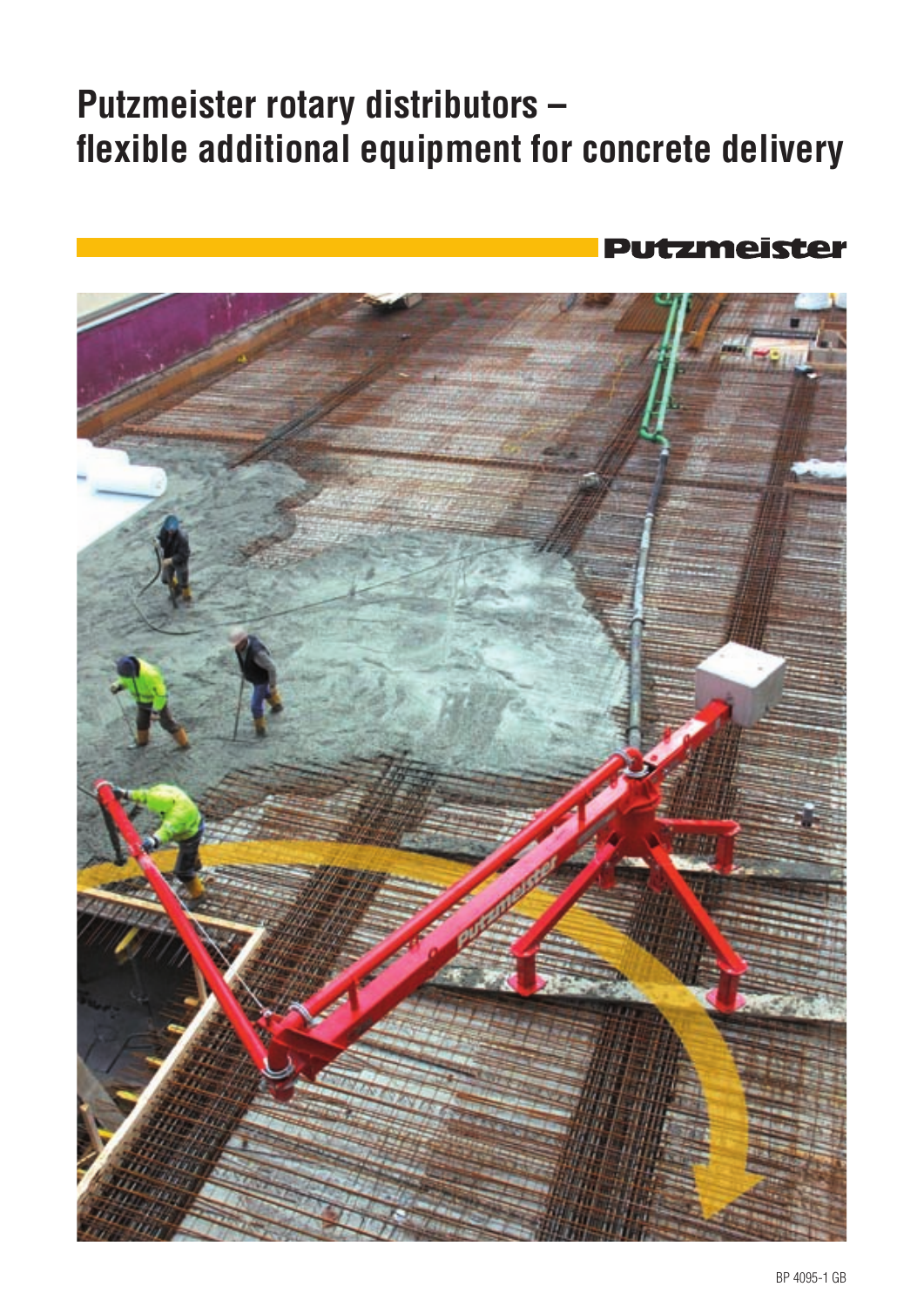# **Rotary distributors RV 0 and RV 7**

Mechanical distributors lend themselves perfectly where placement using truckmounted pumps and stationary placement booms reach their technical and cost-efficient limits; i.e.

- in large areas and floors which are either out of reach or only partly within the placing reach of truckmounted pumps
- for floors and pillars where the use of a placing boom would be too complicated
- fabrication of pre-cast parts
- in tunnel construction sites

Putzmeister offers rotary distributors with reaches of up to 22 m.



The rotary distributor RV 7: Weight without ballast 610 kg · ballast 280 kg

The RV 7 rotary distributor has been developed as a small, flexible piece of equipment. Thanks to its compact dimensions and light weight, it can be transported easily.

It can be transported by trailer or carried on larger truck-mounted concrete pumps where the weight situation allows. It fits perfectly into the bracket for 3-metre pipes. This bracket is present on the support feet of many machines.

The RV 7 can quickly be made ready for use. Two people can easily set it up within ten minutes.





The RV 0 is ideal for tight spaces on the construction site. It is a compact, manually guided additional unit for spreading concrete. Its slewing circle is unrestricted. It consists of a base frame and articulated joint with two delivery line elbows. This base frame can be adapted in such a way that it can be equipped with delivery line elbows of all the usual line diameters and coupling sizes.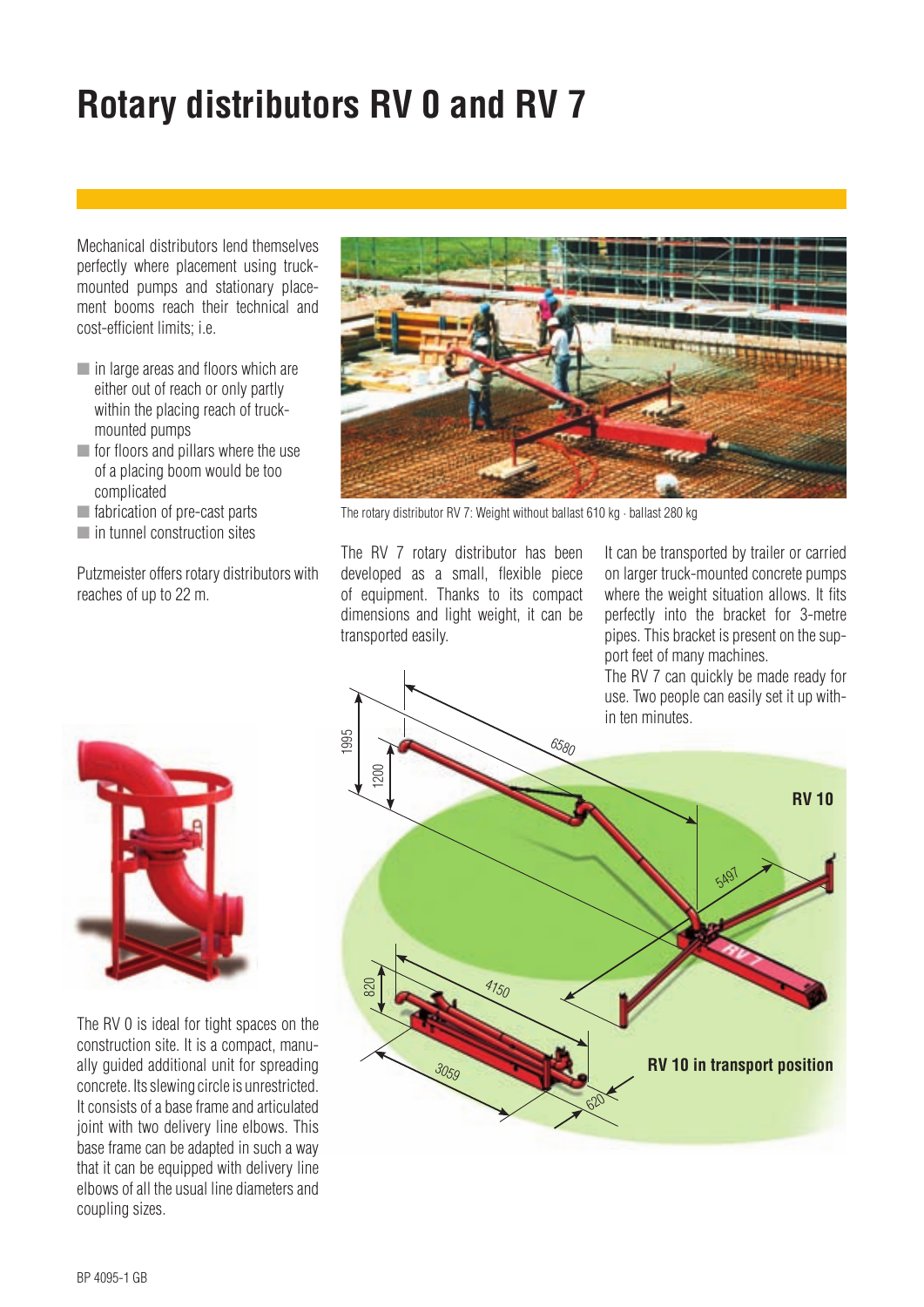### **Rotary distributor RV 10**



The mechanical distributor RV 10 is ideal for use on large areas and floors. Areas of up to 320 m<sup>2</sup> respectively can be concreted from one fixed location. The hard involved when delivery lines are freely routed across the deck is therefore no longer necessary.

By relocating the distributor with a construction crane, practically any size area can be concreted by simply extending or shortening the delivery line or delivery hose.

The dimensions of the rotary distributor in transport position allow for simple and space-saving transport via truck or on a trailer to the construction site.

The RV 10 extends the horizontal reach of every truck-mounted concrete pump

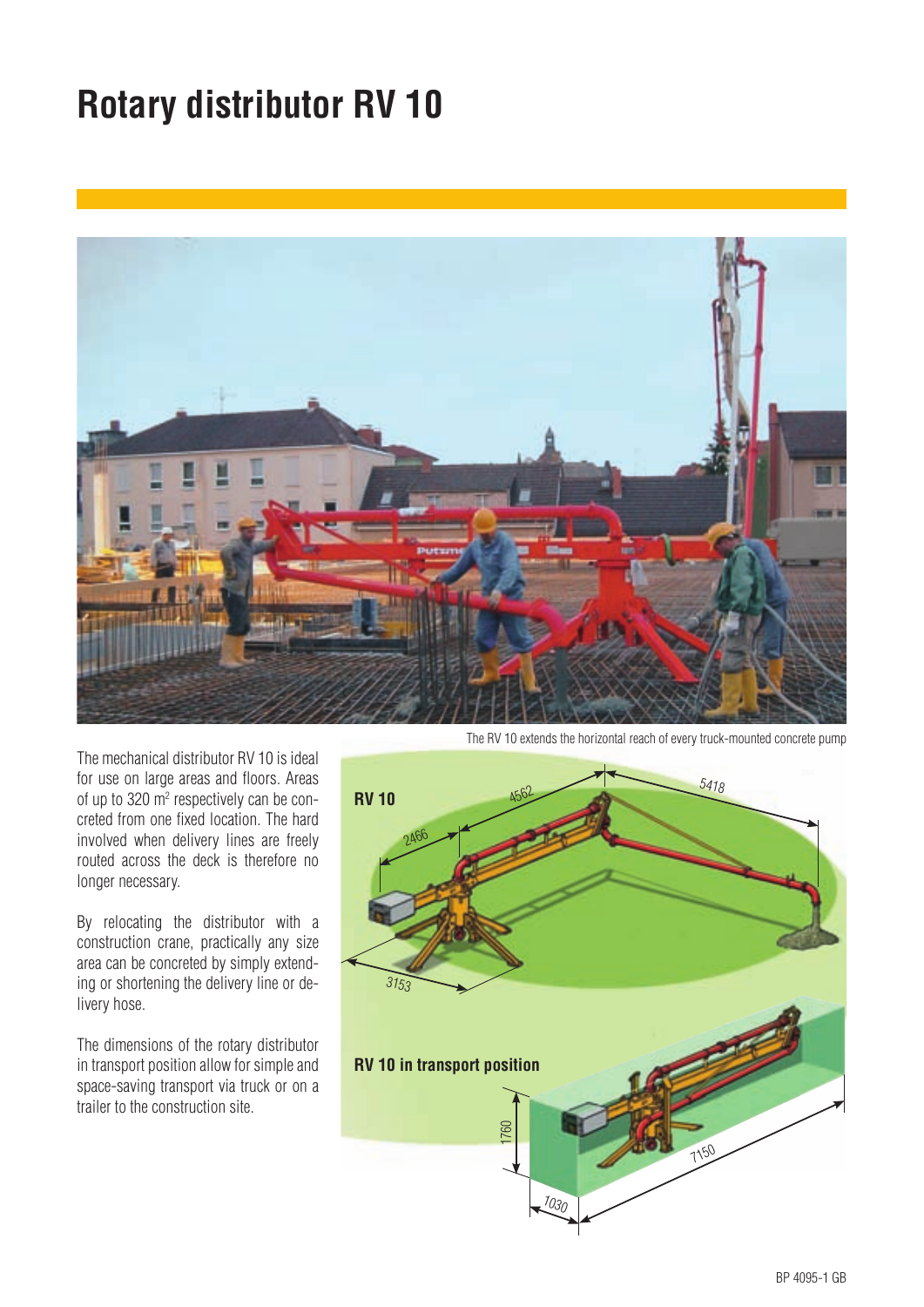## **Rotary distributors RV 12-Lift / RV 13 / RV 15**



With the RV 12 lift, surfaces and columns for concreting up to 4.4 m high can be easily reached. To adjust the height, the last arm can be raised with a hydraulic hand-operated pump.

The RV 13 rotary distributor can concrete areas of up to  $500 \, \text{m}^2$  from one fixed point, while the RV 15 can manage up to 700 m2 .

As an option, the arms can be moved electrically on Putzmeister rotary distributors. For precasting plants, the rotary distributors can be fitted out so that they can be moved on rails.

#### **Useful accessories Reduction pipe** 5.5" to 4.5", 1000 mm long Part no. 057604.006 **Screw-on feet** can be used to increase the height of the RV 13 / RV 12-Lift by 0.5 m. 1 set (4 pieces) Part no. 441194 **Hose caddy**  for RV 13 / RV 12-Lift Part no. 482464 **PVC hose** (without fig.) 2.0 m, SK 100 / 4,5" Part no. 446313 **2-layer piping possible**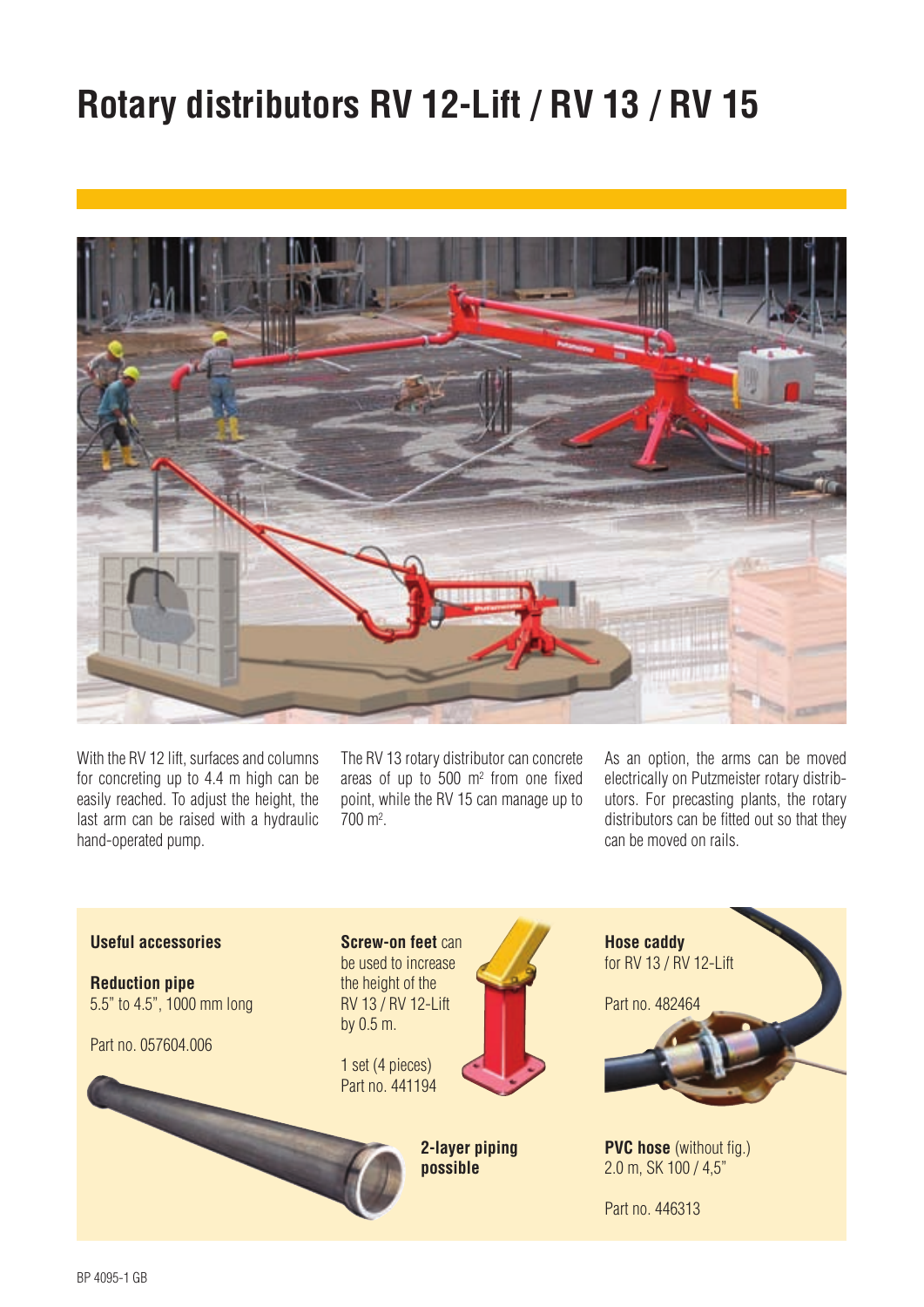